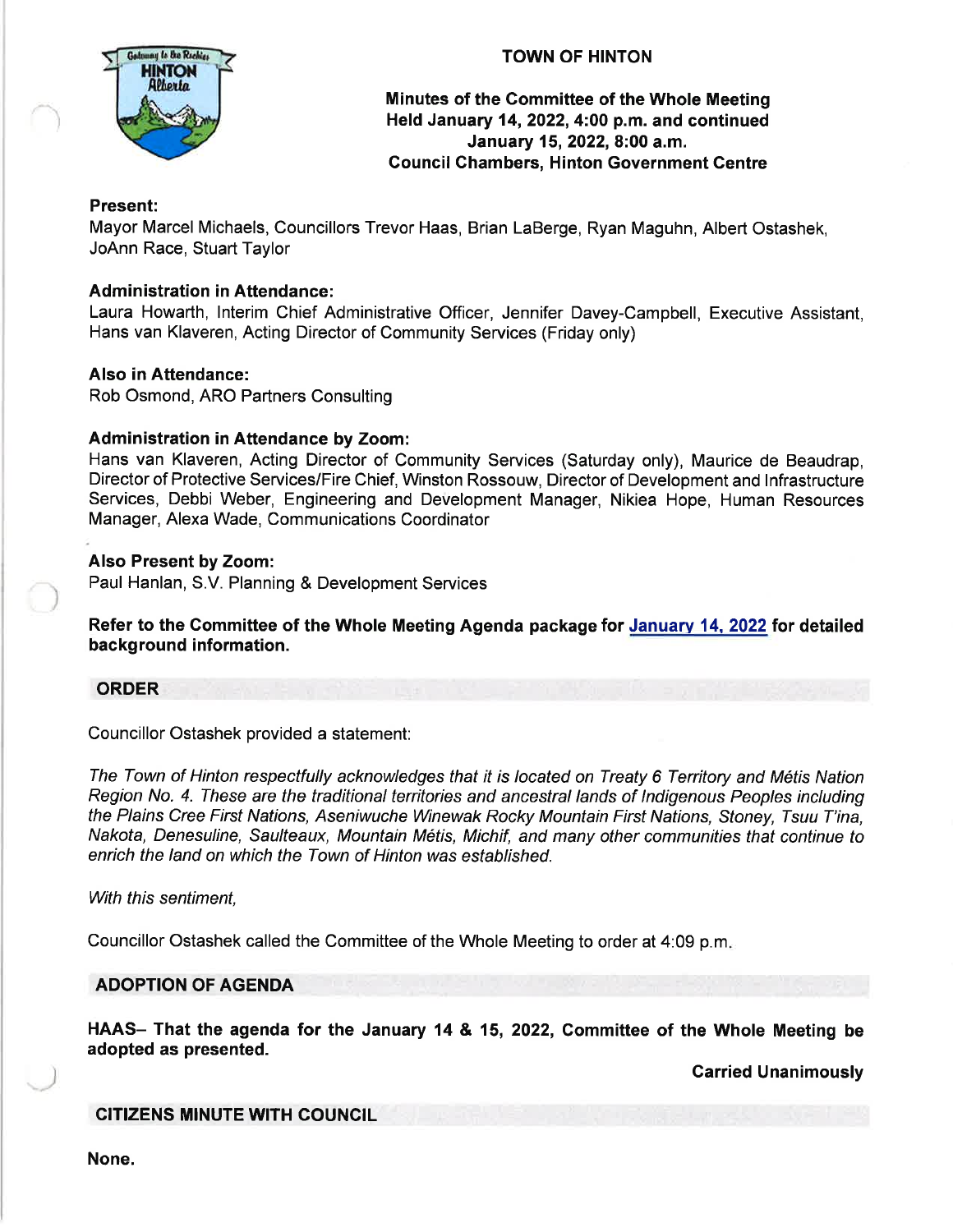# ACTION ITEMS

# 1. Draft 2022 Operatinq Budqet and 2023-2025 Operatinq Plan

Rob Osmond presented the Draft 2Q22 Operating Budget and 2023-2025 Operating Plan to the Committee.

Councillor Maguhn joined the Meeting at 5:43 p.m.

A short break was called at 5.44 p.m., resuming at 6:03 p.m.

Councillor Maguhn chaired the remainder of the Committee of the Whole Meeting

Councillor Ostashek left the Meeting at 6.12 p.m. and returned to the Meeting at 6:25 p.m.

# CLOSED SESSION

LABERGE - That the Committee of the Whole Meeting move to Closed Session at 6:31 p.m.

# HAAS - That the Committee of the Whole Meeting move out of Closed Session at 7:14 p.m.

The Committee of the Whole Meeting resumed at 7:18 p.m.

# HAAS – To extend the Committee of the Whole Meeting past 8:00 p.m.

Mayor Michaels left the Meeting at 8:22 p.m.

Councillor LaBerge left the Meeting at 8:29 p.m. and returned at 8:30 p.m.

Mr. van Klaveren left the Meeting at 8:45 p.m. and returned at 8:48 p.m.

A short break was called at 9:00 p.m. resuming at 9:07 p.m.

OSTASHEK - That the Committee of the Whole Meeting move to Glosed Session at 9:21 p.m.

# HAAS - That the Committee of the Whole Meeting come out of Closed Session at 9:38 p.m.

The Committee of the Whole Meeting resumed at 9:40 p.m.

### ADJOURNMENT

HAAS - That the Gommittee of the Whole Meeting adjourn at 9:41 p.m.

### Carried Unanimously

# Saturday, January 15, 2022

Councillor Maguhn called the Committee of the Whole Meeting to order at 8:08 a.m

Carried Unanimously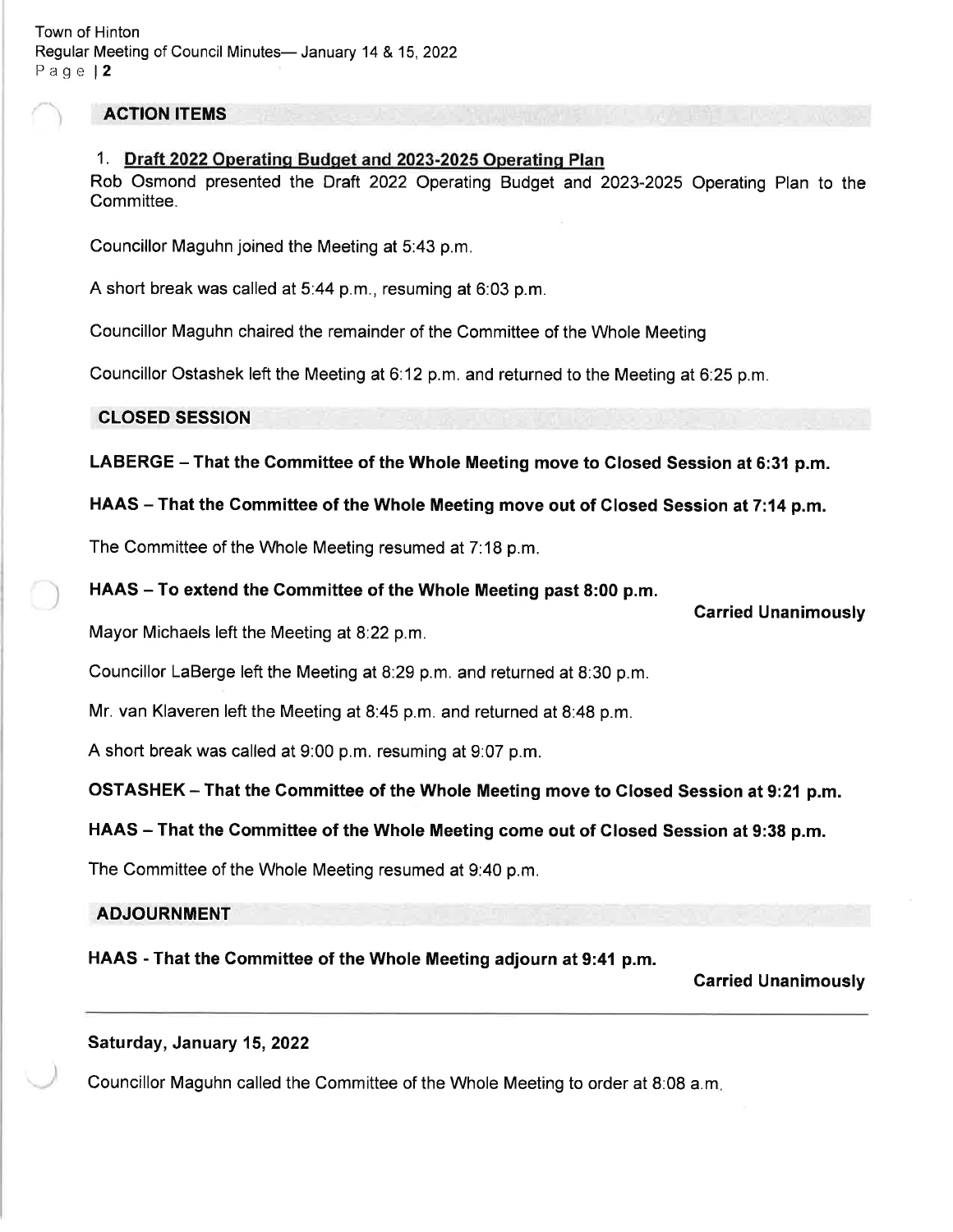Town of Hinton Regular Meeting of Council Minutes- January 14 & 15, 2022 Page | 3

CLOSED SESSION

HAAS – That the Committee of the Whole Meeting move to Closed Session at 8:38 a.m. Garried 6-1 For - Ostashek, Race, Taylor, Michaels, Maguhn, LaBerge Against- Taylor

MICHAELS - That the Gommittee of the Whole Meeting move out of Closed Session at 8:54 a.m. Garried Unanimously

The Committee of the Whole Meeting resumed at 8:58 a.m

OSTASHEK - To seek consensus from Council to ensure the Boutin Lands Development is in the 2022 Operating Budget.

> Carried 6-1 For - Ostashek, Race, Taylor, Michaels, Maguhn, LaBerge Against - Taylor

MICHAELS - To seek consensus to keep the Bike Racks at Key Locations in the 2022 Operating Budget.

Carried Unanimously

OSTASHEK - To seek consensus to exclude the Cemetery Level of Service Business Case from the 2022 Operating Budget.

Carried Unanimously

OSTASHEK - Direct Administration to bring back a Discussion ltem regarding rewilding of currently maintained municipal greenspaces to a Committee of the Whole Meeting before June 30,2022.

LABERGE – Friendly Amendment, change date to February 28, 2022.

OSTASHEK - Direct Administration to bring back a Discussion ltem regarding rewilding of currently maintained municipal greenspaces to a Gommittee of the Whole Meeting before February 28,2022.

Garried Unanimously

RACE – To seek consensus that the Take it or Leave It Sharing Facility Pilot Project is included in the 2022 Operating Budget.

> Carried 6-1 For - Taylor, Race, Laberge, Michaels, Haas, Ostashek Against - Maguhn

OSTASHEK - To seek consensus that the Alternative Transit Model be excluded from the 2022 Operating Budget.

Garried Unanimously

TAYLOR - That Administration bring the Alternative Transit Model as a voucher system before the end of June 30, 2022.

WITHDRAWN

l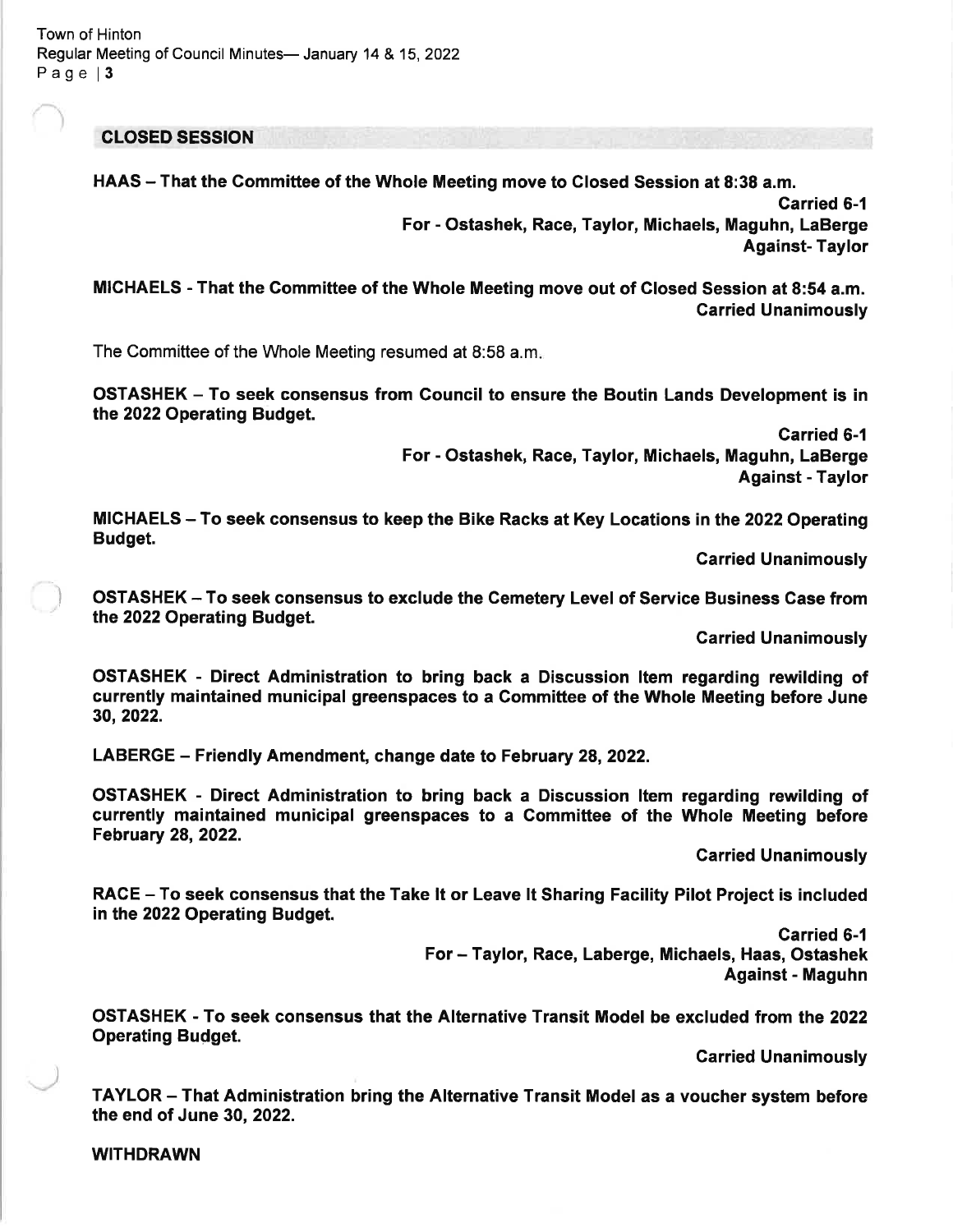HAAS -To seek consensus to include the Reconfiguration of R.C.M.P and Bylaw Responsibilities in the 2022 Operating Budget.

> Garried 5-2 For - Race, Taylor, Haas, Ostashek, LaBerge Against - Maguhn, Michaels

LABERGE - To seek consensus to include the Economic Development Focus in the 2022 Operating Budget.

Carried Unanimously

HAAS - To seek consensus to include the Asset Management Implementation in the 2022 Operating Budget.

Carried Unanimously

HAAS - To seek consensus to include the New Finance Manager (1 FTE) in the 2022 Operating Budget.

> DEFEATED 6.1 Against - Michaels, LaBerge, Taylor, Maguhn, Ostashek, Race For- Haas

LABERGE - To seek consensus to include the Negotiator Gollective Bargaining Agreement in the 2022 Operating Budget.

Carried Unanimously

HAAS - To seek consensus to include the Market Gompensation Survey in the 2022 Operating Budget.

Garried Unanimously

LABERGE - To seek consensus to exclude the Position lnternal Equity Evaluation (page 59) from the 2022 Operating Budget.

> Garried 6-1 For - Michaels, LaBerge, Taylor, Maguhn, Ostashek, Haas Against - Race

LABERGE - To seek consensus to exclude the Gost of Living Allowance (page 63) from the 2022 Operating Budget.

> Carried 4-3 For - Michaels, Race, Laberge, Taylor Against - Haas, Maguhn, Ostashek

TAYLOR - To seek consensus to include the Municipal Energy Manager (page 71) in the <sup>2022</sup> Operating Budget.

Garried Unanimously

HAAS- To seek consensus to include the Aerial Photo lncluding Lidar and Gontours (page 74) in the 2022 Operating Budget.

> Garried 5-2 For - Michaels, Race, Haas, Ostashek, Maguhn Against - LaBerge, Taylor

A short break was called at 9:35 a.m. resuming at 9:53 a.m

TAYLOR - To seek consensus to include the Arts on Fire - Mayor's Evening for the Arts Recognition Event in the 2023 Operating Plan.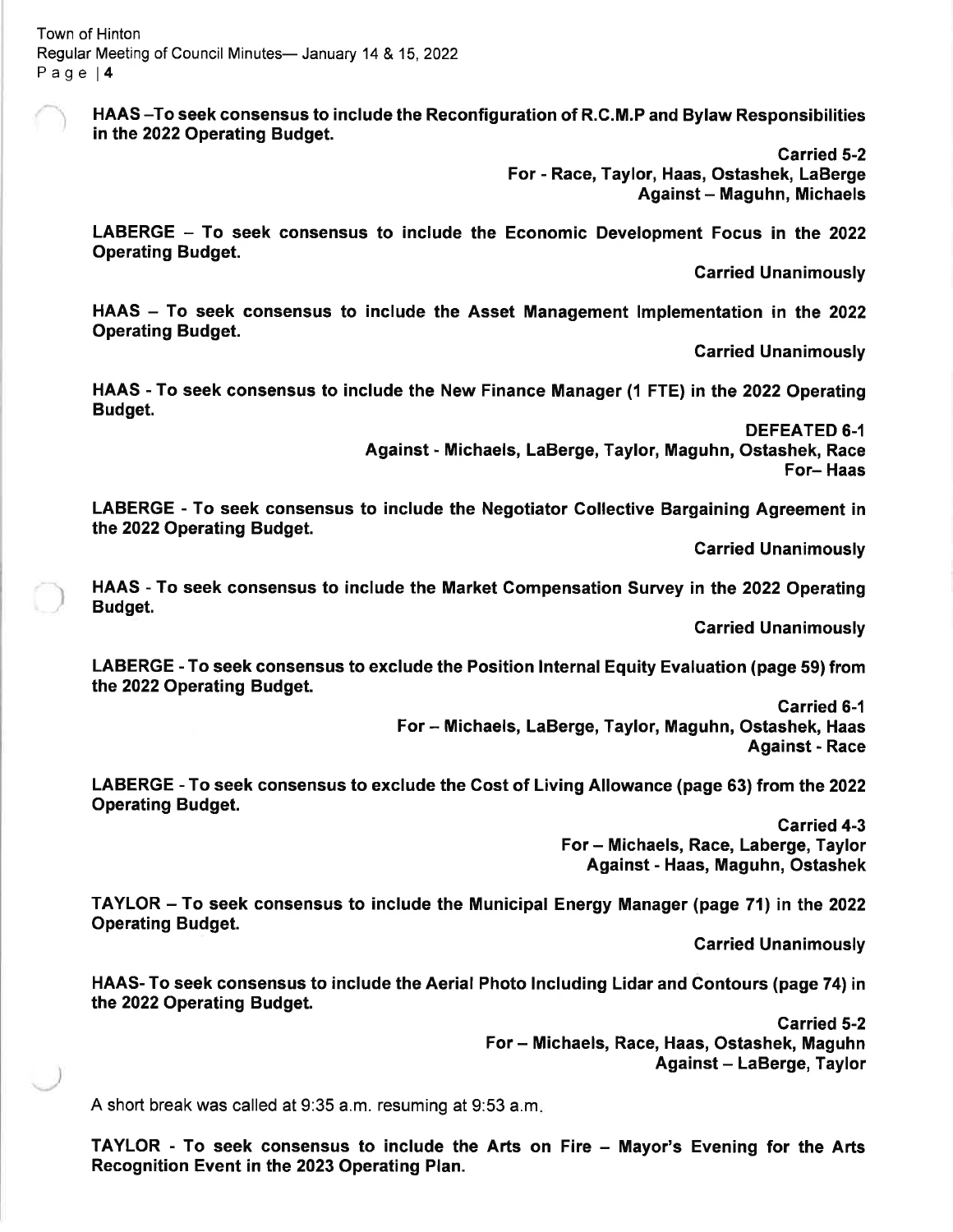Town of Hinton Regular Meeting of Council Minutes- January 14 & 15, 2022 Page 15

MICHAEL - Friendly Amendment - To reduce the amount to \$1500.00.

TAYLOR - To seek consensus to include Arts on Fire - Mayor's Evening for the Arts Recognition Event with a reduced amount of \$1500 in the 2023 Operating Plan.

> Carried 5-2 For - Taylor, Race, LaBerge, Maguhn, Michaels Against - Haas, Ostashek

RACE - To seek consensus to include the Bill Pay Gonsolidation Service on (page 82) to the 2022 Operating Budget.

Carried Unanimously

LABERGE -To seek consensus to exclude the Freedom Express Service Level Re-Establishment from the 2022 Operating Budget.

Garried Unanimously

OSTASHEK - To seek consensus to exclude the Leadership Accountability by Design Training (page 87) from the 2022 Operating Budget.

#### WITHDRAWN

OSTASHEK - To seek consensus to postpone the Leadership Accountability by Design Training (page 87) to the 2023 Operating Plan.

\ HAAS - Friendly Amendment - change to include

OSTASHEK - To seek consensus to include the Leadership Accountability by Design Training (page 87) in the 2023 Operating Plan.

Garried Unanimously

OSTASHEK - To seek consensus to include the Overseeding Program/Weed Control (page 89) in the 2022 Operating Budget.

Carried Unanimously

MICHAELS - To seek consensus to exclude the Corporate Branding Assessment (page g2) from the 2022 Operating Budget.

Garried Unanimously

OSTASHEK - To seek consensus to exclude the Strategic Land Reserve Gontributions (page 97) from the 2022 Operating Budget.

Carried Unanimously

A short break was called at 11:00 a.m. resuming at 11:10 a.m.

HAAS - To seek consensus to include the Wildflower Beautification Program (page 101) in the 2022 Operating Budget.

Carried Unanimously

HAAS - To seek consensus to include the New Public Works Lead Hand Rate (no FTE) (page 104) in the 2022 Operating Budget.

> Garried 5-2 For- Race, LaBerge, Ostashek, Maguhn, Haas Against - Michaels, Taylor

LABERGE - To seek consensus to exclude the Business Tourism and Attraction Brand (page 107) from the 2022 Operating Budget.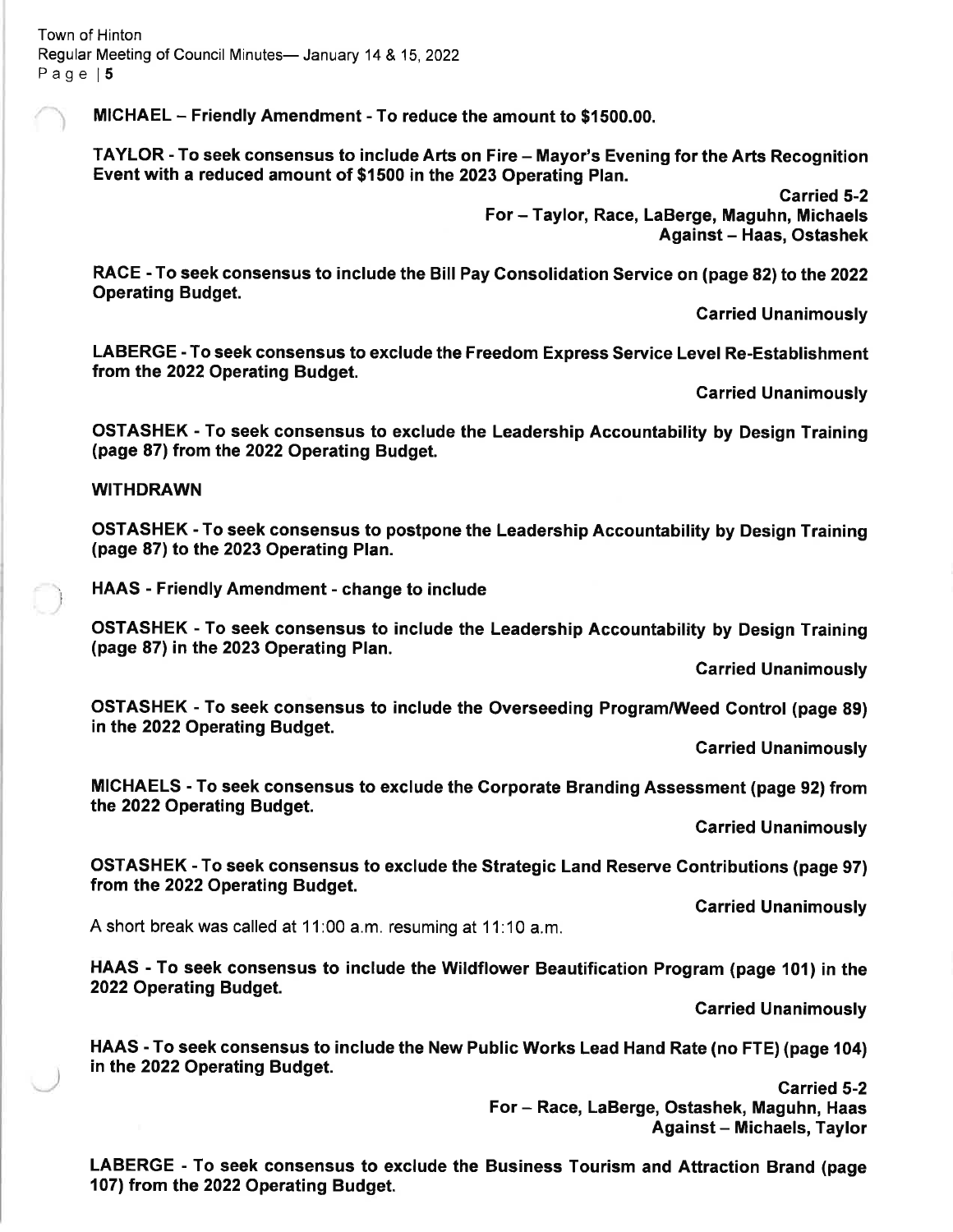Garried Unanimously

OSTASHEK - To seek consensus to exclude the lncrease the Firefighter Work Experience Program Staff (1 FTE) from the 2022 Operating Budget.

Carried Unanimously

HAAS - To seek consensus to include the WASP Sprinkler Kits (page 112) in the 2022 Operating Budget.

TAYLOR - Friendly Amendment - to be used for operational purposes only

HAAS - To seek consensus to include the WASP Sprinkler Kits (page 112) in the 2022 Operating Budget to be used for operational purposes only.

Garried Unanimously

RACE - To seek consensus to include the Dual Gertified Wildland Gear (page 115) in the 2022 Operating Budget.

Carried Unanimously

A break was called at 12.22 p.m. resuming at 1:02 p.m.

HAAS - To seek consensus to include the Wildland Mini Striker Pumps (page 118) in the 2022 **Operating Budget.** 

**Carried Unanimously** 

MICHAELS - To seek consensus to include the Sanitary CCTV lmaging Physical Condition Evaluation (page 121) in the 2022 Operating Budget.

Carried Unanimously

HAAS - To seek consensus to exclude the Organizational Enhancement Toolkit™ Project from the 2023 Operating Plan.

**Carried Unanimously** 

#### CIVIC AGENCIES

LABERGE - To seek consensus to include the Chamber of Commerce in the 2022 Operating Budget.

Garried Unanimously

MICHAELS - To seek consensus to include the Hinton Mountain Bike Association to 2023, 2024, and 2025 Operating Plan.

WITHDRAWN

TAYLOR - To seek consensus to include the Hinton Mountain Bike Association in the <sup>2022</sup> Operating Budget for \$22,918; and that the same amount be included in the 2023 Operating Plan.

Garried Unanimously

A short break was called at 2:00 p.m. resuming at 2:16 p.m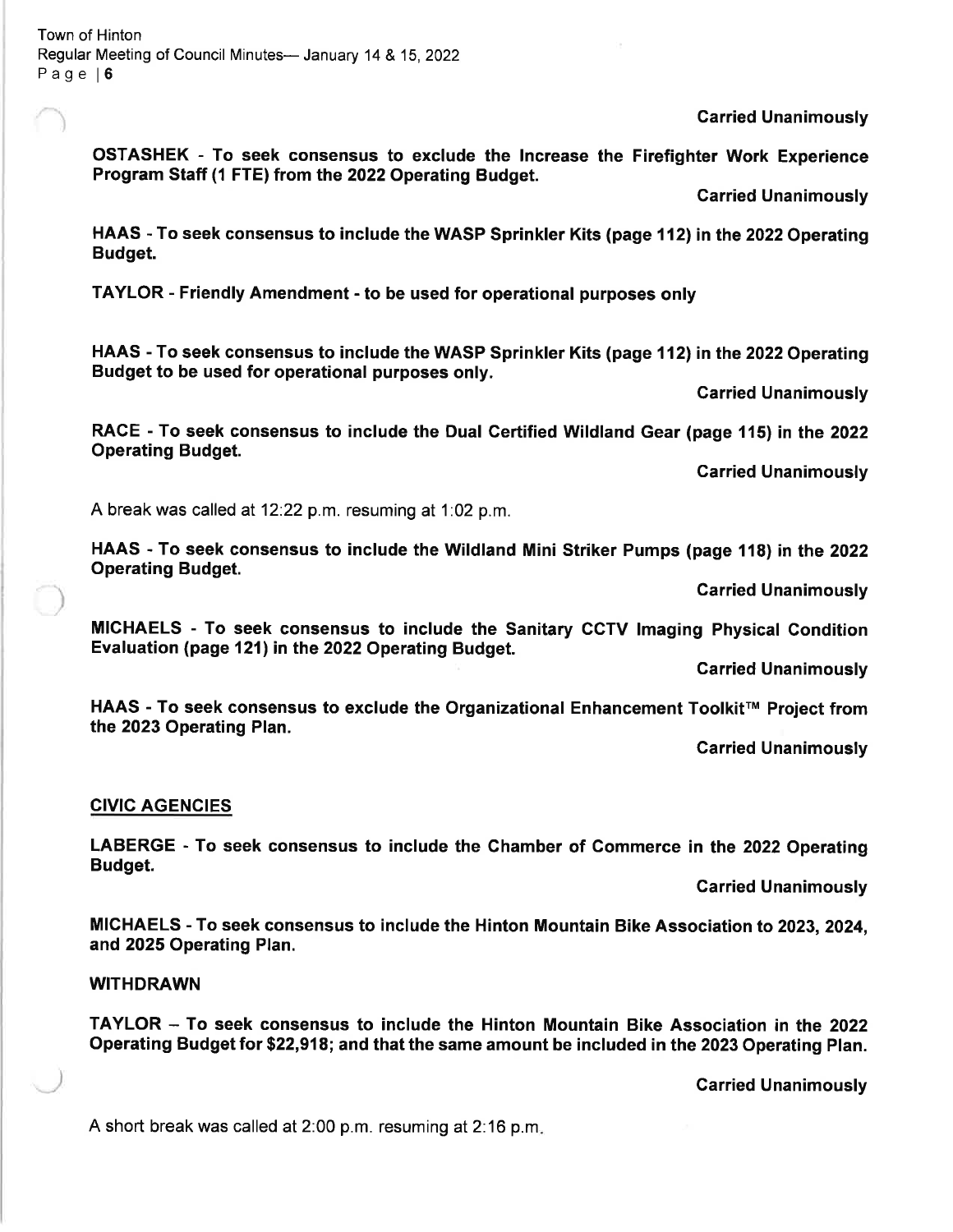RACE - To seek consensus to include the Hinton Performing Arts Society in the 2022 Operating Budget in the amount of \$72,000 with a 3-year agreement.

#### **WITHDRAWN**

LABERGE - To seek consensus to include the request from the Hinton Performing Arts Society in the amount of \$72,000 in the 2022 Operating Budget.

**Carried Unanimously** 

TAYLOR - To seek consensus to exclude the Hinton Historical Society for the amount of \$30,000 from the 2022 Operating Budget.

OSTASHEK - Friendly Amendment - and that an additional \$10,000 be removed from the 2O22 Base Budget in recognition of the operational gap funding that was provided in 2021.

> Carried 4-3 For - Ostashek, Maguhn, Race, Haas Against - LaBerge, Taylor, Michaels

TAYLOR - To seek consensus to exclude the Hinton Historical Society for the amount of \$30,000 from the 2022 Operating Budget and that an additional \$10,000 be removed from the 2022 Base Budget in recognition of the operational gap funding that was provided in 2021.

> Garried 4-3 For - Haas, Ostashek, Race, Maguhn Against - LaBerge, Taylor, Michaels

LABERGE - To seek consensus to include the request from the Foothills Recreation Management Association in the amount of \$20,000 in the 2022 Operating Budget.

Carried Unanimously

RACE - To seek consensus to exclude the request from the Fohn Festival in the 2022 Operating Budget.

Garried Unanimously

HASS - To seek consensus to include the request from the STARS in the amount of \$19,250 in 2022 Operating Budget.

Garried Unanimously

MICHAELS - To seek consensus to include the request from the Pine Valley Fundraising Gommittee in the amount of \$50,000 in the 2022 Operating Budget.

> Carried 6-1 For - Haas, Ostashek, Race, Maguhn, Michaels, Taylor Against - LaBerge

TAYLOR - To seek consensus to include the West Yellowhead Trails Society in the amount of \$50,000 in the 2022 Operating Budget, and \$50,000 in the 2023 and 2024 Operating Plan.

LABERGE - Friendly Amendment - on the condition that the West Yellowhead Trails Society meet the conditions of the Civic Partnership Policy.

) faylOR - To seek consensus to include the West Yellowhead Traits Society in the amount of \$50,000 in the 2022 Operating Budget, and \$50,000 in the 2023 and 2024 Operating Plan on the condition that the West Yellowhead Trails Society meet the conditions of the Civic Partnership Policy.

Carried Unanimously